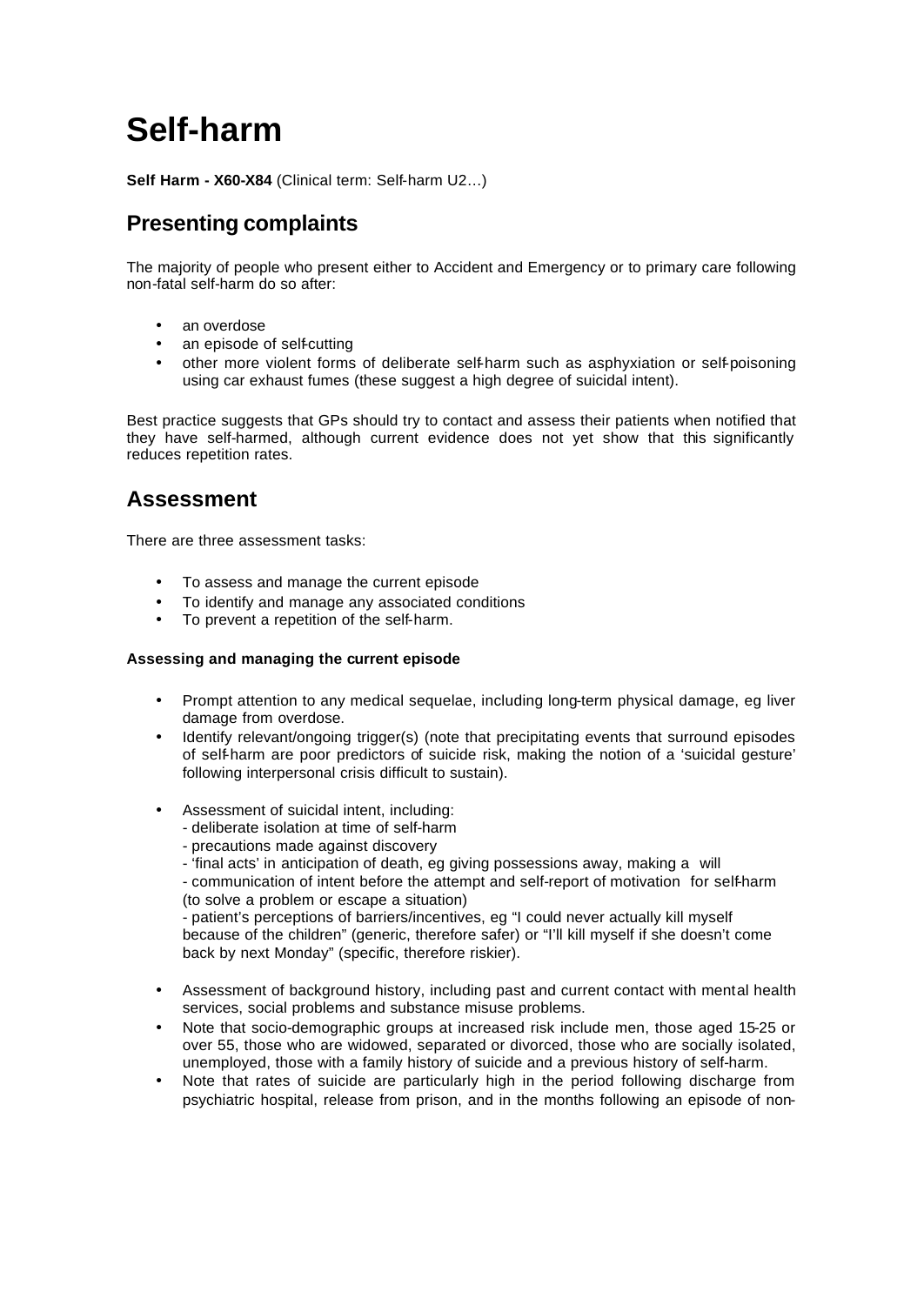fatal self-harm. (The suicide rate increases 100-fold in the year following an episode of self-harm). Patients who regularly present with self-harm have an even higher rate of eventual suicide.

- Note that the most important risk factor for suicide is the presence of depression, drug/alcohol abuse, or other mental health problems (see below).
- Identify current life problems, social stresses and precipitating factors. Episodes often occur in the context of multiple social difficulties and interpersonal problems. It is therefore important to assess the nature and extent of unresolved problems and how the patient would cope with future crises (see below). Focus on small, specific steps patients might take towards reducing or improving management of these problems. Avoid major decisions or life changes.
- Support the family. It is likely to be very distressing to discover that a family member is self-harming.

#### **Identification and management of any associated conditions:**

- Mental disorders, most commonly Depression F32#, Alcohol misuse F10 or Drug use disorders - F11 - F19#, but also psychoses.
- Bereavement and loss Z63.
- Painful, disabling or life-threatening physical illnesses.
- Being the victim or perpetrator of violence (see Domestic violence or partner abuse).

#### **Prevention of repeated self-harm**

This requires a thorough assessment of suicidal intent:

- Does the patient think that life is not worth living?
- Does the patient have a sense of hopelessness?
- Does the patient have a suicide plan and the (immediate) means to carry it out?
- Is the patient likely to act on the plan?

The belief that enquiring about suicidal ideation may prompt some people to consider self-harm is not supported by research findings or clinical experience. Placed in the context of asking people about symptoms of depression such questions feel less awkward for the interviewer, eg "It sounds as if you have been feeling very down recently; has there ever been a time when you have felt as though you couldn't be bothered carrying on? Have you ever felt that life was not worth living/that you would be better off if you were dead? Have you ever thought of harming yourself in any way?".

Some people self-harm by repeatedly cutting or, more rarely, burning themselves.

- Cutting usually occurs when the person is experiencing strong feelings such as tension or frustration. Patients often report that cutting provides temporary relief from distress.
- Patients usually deny having thoughts of suicide.
- Some patients lead ordinary lives and do not experience self-cutting as a major problem; for others it is part of a wider problem that includes long-standing feelings of low selfesteem and deep-rooted sadness and is associated with other forms of self-harm such as alcohol abuse or drug problems.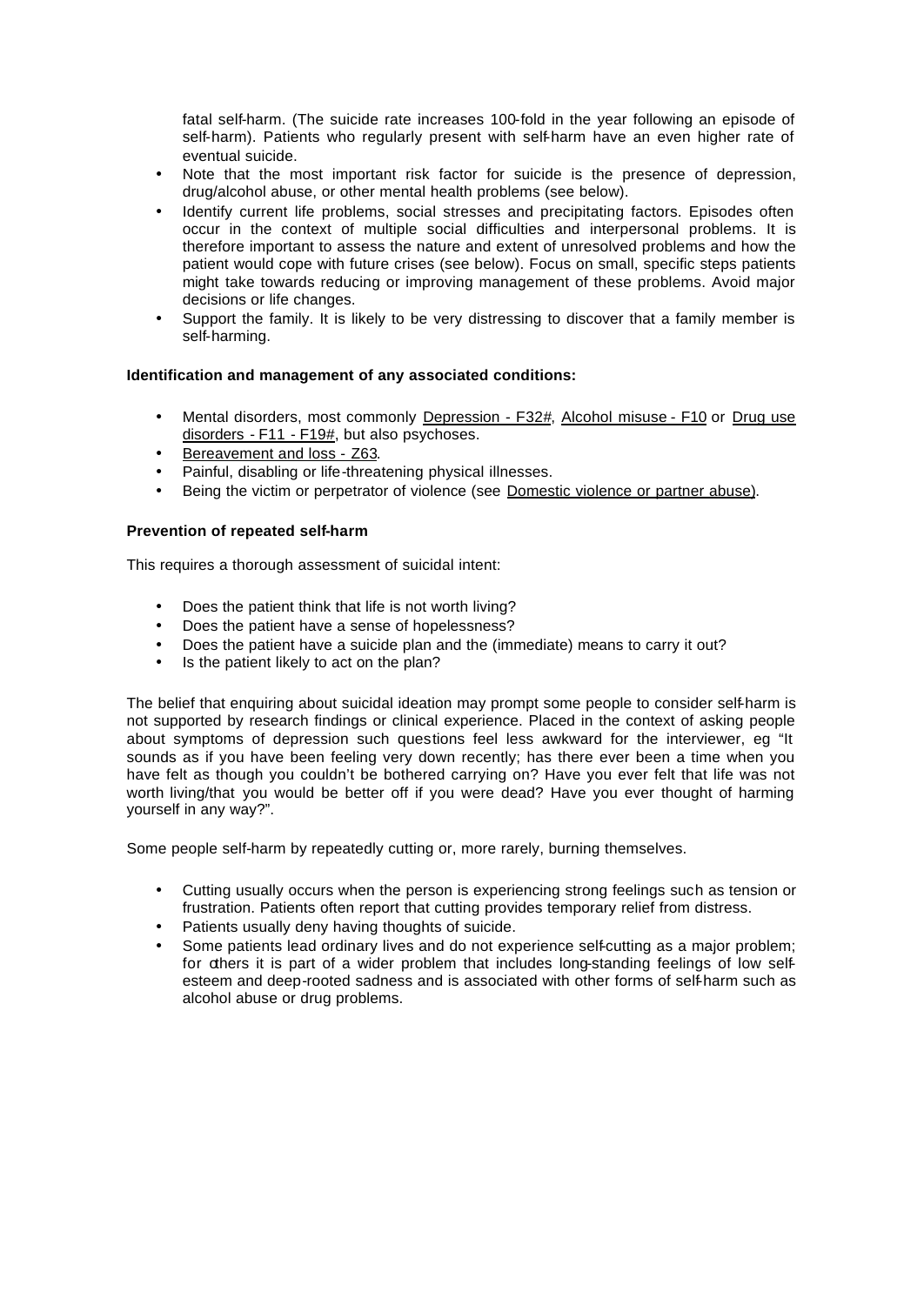## **Essential information for patient and family**

- Patient confidentiality may be particularly sensitive when patients present with self-harm. It may be necessary (and appropriate) to override patient confidentiality when life is at risk.
- It can come as a great shock to family members that a relative is experiencing thoughts of self-harm.
- Feelings of self-harm are common among people who experience mental distress and only a small proportion of people with suicidal thoughts actually act on them.
- The family should take any possible specific steps to reduce the opportunity for further self-harm, for example, by removing weapons, drugs, etc.
- Patients and family members may be reassured by being told about helplines and local services that are available 24 hours a day, eg the Samaritans.

### **General management and advice to patient and family**

(ref 211)

- Assessment of suicidal ideation is an important part of the mental state examination of anyone who presents with a mental health problem.
- Any underlying mental disorder needs to be treated.
- Patients who, as a result of assessment, are considered at risk of further self-harm should be reviewed regularly by the GP.
- Psychological treatments may help the person make sense of their difficulties without feeling the need to self-harm (ref 212). The approach that therapists usually use involves paying attention to how a person is feeling rather than concentrating directly on whether or not they are harming themselves.
- Clinicians managing complex or protracted cases of self-harm should consider seeking peer support or supervision.

#### **References**

**211** NICE will publish a guideline on the management of self-harm in March 2004.

**212** Hawton K, Townsend E, Arensman E et al. Psychosocial and pharmacological treatments for deliberate self harm (Cochrane Review). In: The Cochrane Library, Issue 2, 2003. Oxford: Update Software. (AI) Twenty-three studies were analysed. Promising results were found for problemsolving therapy, provision of a card to allow emergency contact with services, depot flupenthixol for recurrent repeaters of self-harm and long-term psychological therapy for female patients with borderline personality disorder and recurrent self-harm

### **Medication**

Medication needs to be given as required for any underlying psychiatric disorder.

Use of antidepressants such as SSRIs, selective noradrenalin reuptake inhibitors (SNRIs) and lofepramine is recommended for all those who have depressive symptoms and are felt to be at risk of suicide as they are relatively safe in overdose.